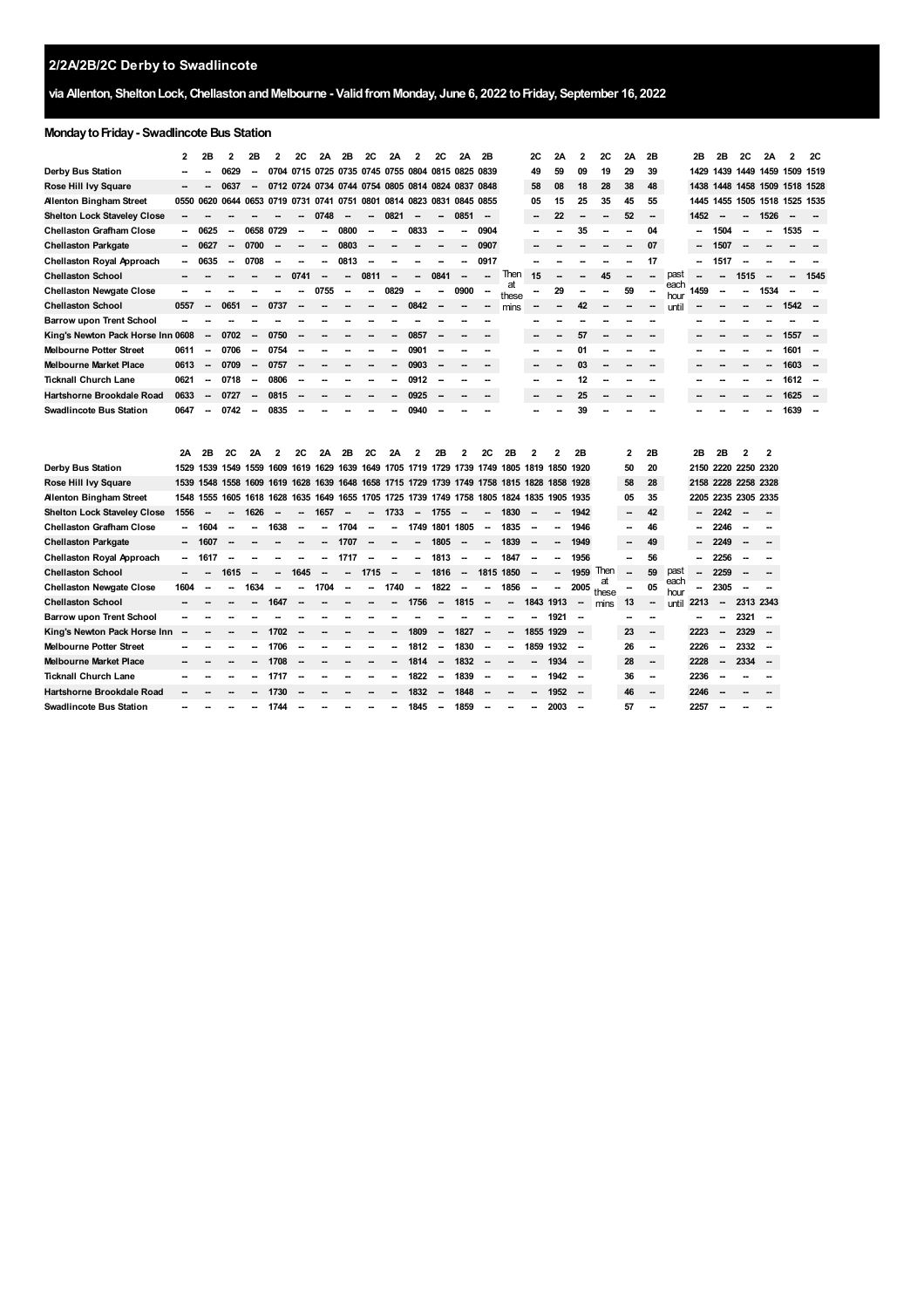## **MondaytoFriday- DerbyBus Station**

|                                    | 2Α                       | 2B                       | 2                        | 2A   | 2B   | 2                        | 2Α                       | 2C                       | 2    | 2A                       | 2C                       | 2B                                                                                                       | 2A                       | <b>2C</b>                | 2                        | 2Α                       | <b>2C</b>                | 2B             | 2A   | 2C | $\overline{\phantom{a}}$ |
|------------------------------------|--------------------------|--------------------------|--------------------------|------|------|--------------------------|--------------------------|--------------------------|------|--------------------------|--------------------------|----------------------------------------------------------------------------------------------------------|--------------------------|--------------------------|--------------------------|--------------------------|--------------------------|----------------|------|----|--------------------------|
| <b>Swadlincote Bus Station</b>     |                          |                          |                          |      |      |                          |                          | --                       | 0700 | --                       |                          |                                                                                                          |                          |                          | 0802                     | $\sim$                   |                          |                |      |    | 0902                     |
| Hartshorne Brookdale Road          |                          |                          |                          |      |      |                          |                          | $\overline{\phantom{a}}$ | 0711 | --                       |                          |                                                                                                          | $\overline{\phantom{a}}$ | -                        | 0813                     | $\sim$                   |                          | --             |      | -  | 0913                     |
| <b>Ticknall Church Lane</b>        |                          |                          |                          |      |      |                          |                          | $\overline{\phantom{a}}$ | 0722 | --                       | --                       |                                                                                                          | --                       | --                       | 0824                     | $\sim$                   | --                       |                |      | -- | 0924                     |
| King's Newton Pack Horse Inn       | --                       |                          |                          |      |      |                          |                          | --                       | 0732 | --                       |                          |                                                                                                          |                          | --                       | 0834                     | $\overline{\phantom{a}}$ |                          |                |      |    | 0934                     |
| <b>Melbourne Potter Street</b>     |                          |                          | 0650                     | --   | --   | 0708                     | $\overline{\phantom{a}}$ | $\overline{\phantom{a}}$ | 0736 | --                       |                          |                                                                                                          | --                       | --                       | 0838                     | $\overline{\phantom{a}}$ |                          |                |      | -- | 0938                     |
| <b>Chellaston Royal Approach</b>   | $\overline{\phantom{a}}$ | 0635                     | --                       | -    | 0708 | $\sim$                   |                          |                          |      | --                       | --                       | 0820                                                                                                     | --                       |                          |                          |                          | $\overline{\phantom{a}}$ | 0920           |      |    |                          |
| <b>Chellaston School</b>           |                          | 0640                     | 0702                     | --   | 0713 | 0730                     | --                       | 0750                     | 0753 | --                       | 0820                     | 0825                                                                                                     | $\overline{\phantom{a}}$ | 0850                     | 0855                     | --                       | 0920                     | 0925           | --   |    | 0950 0955                |
| <b>Chellaston Newgate Close</b>    | 0615                     | $\overline{\phantom{a}}$ | $\overline{\phantom{a}}$ | 0705 | --   | $\overline{\phantom{a}}$ | 0735                     | $\overline{\phantom{a}}$ | --   | 0800                     | $\overline{\phantom{a}}$ | $\sim$                                                                                                   | 0830                     | $\overline{\phantom{a}}$ | --                       | 0904                     | $\overline{\phantom{a}}$ | $\sim$         | 0934 | -- |                          |
| <b>Chellaston Grafham Close</b>    |                          | 0645                     | --                       | --   | 0718 | --                       | --                       | $\overline{\phantom{a}}$ | 0758 | $\overline{\phantom{a}}$ | $\overline{\phantom{a}}$ | 0830                                                                                                     | $\overline{\phantom{a}}$ | -                        | 0900                     | $\overline{\phantom{a}}$ | $\overline{\phantom{a}}$ | 0930           |      | -- | 1000                     |
| <b>Shelton Lock Staveley Close</b> | 0623                     | --                       | --                       | 0713 | --   | $\overline{\phantom{a}}$ | 0743                     | $\overline{\phantom{a}}$ | --   | 0813                     | --                       | $\sim$                                                                                                   | 0843                     | $\overline{\phantom{a}}$ | $\overline{\phantom{a}}$ | 0913                     | $\overline{\phantom{a}}$ | $\overline{a}$ | 0943 |    |                          |
| <b>Alenton Bingham Street</b>      |                          |                          |                          |      |      |                          |                          |                          |      |                          |                          | 0632 0657 0712 0722 0730 0742 0752 0802 0810 0822 0832 0842 0852 0902 0912 0922 0932 0942 0952 1002 1012 |                          |                          |                          |                          |                          |                |      |    |                          |
| Rose Hill Ivy Square               |                          |                          |                          |      |      |                          |                          |                          |      |                          |                          | 0640 0705 0720 0730 0738 0750 0800 0810 0818 0832 0840 0850 0901 0910 0920 0930 0940 0950 1000 1010 1020 |                          |                          |                          |                          |                          |                |      |    |                          |
| Derby Bus Station                  |                          |                          |                          |      |      |                          |                          |                          |      |                          |                          | 0650 0717 0730 0740 0750 0800 0812 0822 0830 0847 0852 0902 0913 0922 0932 0942 0952 1002 1012 1022 1032 |                          |                          |                          |                          |                          |                |      |    |                          |

|                                    | 2A     |           | 2C                       | 2B     | <b>2A</b>                | <b>2C</b> | $\overline{2}$ | 2A                       |              | 2A                       | 2A                       | <b>2C</b> | 2B                       | 2A     | <b>2C</b> | $\overline{2}$ | 2A   | <b>2C</b>                | 2B          | <b>2A</b> | 2C                       | $\mathbf{2}$ | 2A     | <b>2C</b>                | 2B        | 2A                       |                                                                                                | <b>2C</b> |
|------------------------------------|--------|-----------|--------------------------|--------|--------------------------|-----------|----------------|--------------------------|--------------|--------------------------|--------------------------|-----------|--------------------------|--------|-----------|----------------|------|--------------------------|-------------|-----------|--------------------------|--------------|--------|--------------------------|-----------|--------------------------|------------------------------------------------------------------------------------------------|-----------|
| <b>Swadlincote Bus Station</b>     |        |           |                          |        |                          |           | 02             | --                       |              | 1402                     |                          |           |                          |        |           | 1502           |      |                          |             |           |                          | 1602         |        |                          |           |                          | $1702 -$                                                                                       |           |
| Hartshorne Brookdale Road          | --     |           |                          |        |                          |           | 13             | $\overline{\phantom{a}}$ |              | 1413                     |                          |           |                          |        |           | 1513           |      |                          |             |           |                          | 1613         |        |                          |           |                          | $1713 -$                                                                                       |           |
| <b>Ticknall Church Lane</b>        |        |           |                          |        |                          |           | 24             | $\overline{\phantom{a}}$ |              | 1424                     |                          |           |                          |        |           | 1524           |      |                          |             |           |                          | 1624         |        |                          |           |                          | 1724 –                                                                                         |           |
| King's Newton Pack Horse Inn       | $\sim$ |           |                          |        |                          |           | 34             | $\overline{\phantom{a}}$ |              | 1434                     |                          |           |                          |        |           | 1534           |      |                          |             |           | --                       | 1634         |        |                          |           |                          | $1734 -$                                                                                       |           |
| <b>Melbourne Potter Street</b>     | --     |           |                          |        |                          |           | 38             | --                       |              | 1438                     |                          |           |                          |        |           | 1538           |      |                          |             |           |                          | 1638         |        |                          |           |                          | 1738 –                                                                                         |           |
| <b>Chellaston Royal Approach</b>   | н.     | Then      | $\overline{\phantom{a}}$ | 20     |                          |           |                |                          | past         | --                       |                          | --        | 1520                     |        |           |                |      |                          | 1620        |           |                          |              |        |                          | 1720      |                          |                                                                                                |           |
| <b>Chellaston School</b>           |        | at        | 20                       | 25     | $\overline{\phantom{a}}$ | 50        | 55             |                          | each<br>hour | 1455                     | $\overline{\phantom{a}}$ |           | 1520 1525                | $\sim$ |           | 1550 1555      | н.   |                          | 1620 1625 - |           |                          | 1650 1655    | $\sim$ |                          | 1720 1725 | $\overline{\phantom{a}}$ | 1755 1816                                                                                      |           |
| <b>Chellaston Newgate Close</b>    |        | 1004 mins |                          | $\sim$ | 34                       |           |                | 04                       | until        | $\overline{\phantom{a}}$ | 1504                     | --        | $\overline{\phantom{a}}$ | 1535   | $\sim$    | $\sim$         | 1605 | $\overline{\phantom{a}}$ | -           | 1635      | -                        | -            | 1705   |                          |           | 1740                     |                                                                                                |           |
| <b>Chellaston Grafham Close</b>    | --     |           |                          | 30     | -                        | -         | 00             | $\overline{\phantom{a}}$ |              | 1500                     |                          | --        | 1530                     |        | --        | 1600           |      | -                        | 1630        |           | -                        | 1700         |        | $\overline{\phantom{a}}$ | 1730      | -                        | 1800                                                                                           |           |
| <b>Shelton Lock Staveley Close</b> | 1013   |           |                          |        | 43                       |           |                | 13                       |              | -                        | 1515                     |           |                          | 1546   |           | $\sim$         | 1616 | $\sim$                   | -           | 1646      | $\overline{\phantom{a}}$ | -            | 1716   |                          |           | 1746                     |                                                                                                |           |
| <b>Allenton Bingham Street</b>     | 1022   |           | 32                       | 42     | 52                       | 02        | 12             | 22                       |              |                          |                          |           |                          |        |           |                |      |                          |             |           |                          |              |        |                          |           |                          | 1512 1522 1532 1542 1555 1602 1612 1627 1632 1642 1658 1702 1712 1729 1732 1742 1803 1812 1827 |           |
| Rose Hill Ivy Square               | 1030   |           | 40                       | 50     | 00                       | 10        | 20             | 30                       |              | 1520 1530                |                          |           |                          |        |           |                |      |                          |             |           |                          |              |        |                          |           |                          | 1540 1550 1603 1610 1620 1636 1640 1650 1708 1710 1720 1739 1740 1750 1813 1820 1834           |           |
| Derby Bus Station                  | 1042   |           | 52                       | 02     | 12                       | 22        | 32             | 42                       |              |                          |                          |           |                          |        |           |                |      |                          |             |           |                          |              |        |                          |           |                          | 1532 1542 1552 1602 1615 1622 1632 1648 1652 1702 1721 1722 1732 1754 1752 1802 1823 1832 1845 |           |

|                                    | 2В                       | 2                        | 2В                       | 2                        | 2              | 2                        | 2 <b>B</b>               | 2                        | 2 <b>B</b>               | 2                                  | 2B                       | 2                                                                | 2  |
|------------------------------------|--------------------------|--------------------------|--------------------------|--------------------------|----------------|--------------------------|--------------------------|--------------------------|--------------------------|------------------------------------|--------------------------|------------------------------------------------------------------|----|
| Swadlincote Bus Station            |                          | 1750                     |                          |                          |                | 1850 1905                | $\overline{\phantom{a}}$ | 2005                     | $\overline{\phantom{a}}$ | 2105                               | $\overline{\phantom{a}}$ | 2205 2305                                                        |    |
| Hartshorne Brookdale Road          | --                       | 1802                     |                          |                          |                | 1900 1915                | $\overline{\phantom{a}}$ | 2015                     | $\overline{\phantom{a}}$ | 2115                               | $\overline{\phantom{a}}$ | 2215 2315                                                        |    |
| Ticknall Church Lane               |                          | 1814                     | $\overline{\phantom{a}}$ | $\overline{\phantom{a}}$ |                | 1912 1927                | $\overline{\phantom{a}}$ | 2027                     | $\overline{\phantom{a}}$ | 2127                               | $\overline{\phantom{a}}$ | 2227 2327                                                        |    |
| King's Newton Pack Horse Inn       | $\overline{\phantom{a}}$ | 1824                     | $\overline{\phantom{a}}$ | $\overline{\phantom{a}}$ |                | 1920 1935                | $\overline{\phantom{a}}$ | 2035                     | $\overline{\phantom{a}}$ | 2135                               | $\overline{\phantom{a}}$ | 2235 2335                                                        |    |
| <b>Melbourne Potter Street</b>     |                          | 1828                     | $\overline{\phantom{a}}$ |                          | 1900 1924 1939 |                          | $\overline{\phantom{a}}$ | 2039                     | --                       | 2139                               | $\overline{\phantom{a}}$ | 2239 2339                                                        |    |
| Chellaston Royal Approach          | --                       |                          |                          |                          |                |                          |                          |                          |                          |                                    |                          |                                                                  |    |
| Chellaston School                  |                          | 1843                     | $\overline{\phantom{a}}$ |                          | 1913 1938 1953 |                          | $\overline{\phantom{a}}$ | 2053                     | $\overline{\phantom{a}}$ | 2153                               | $\overline{\phantom{a}}$ | 2253 2353                                                        |    |
| <b>Chellaston Newgate Close</b>    | 1823                     | $\overline{\phantom{a}}$ | 1858                     |                          |                | --                       | 2008                     |                          | $-2108$                  |                                    | $-2208$                  | $\overline{\phantom{a}}$                                         |    |
| Chellaston Grafham Close           |                          | 1833 1848 1908           |                          | $\overline{\phantom{a}}$ | --             | --                       | 2018                     | $\overline{\phantom{a}}$ | 2118                     | $\overline{\phantom{a}}$           | 2218                     |                                                                  |    |
| <b>Shelton Lock Staveley Close</b> | 1838                     | $\overline{\phantom{a}}$ | 1913                     |                          | --             | $\overline{\phantom{a}}$ | 2023                     | $\overline{\phantom{a}}$ | - 2123                   | $\overline{\phantom{a}}$           | 2223                     |                                                                  | -- |
| Allenton Bingham Street            |                          |                          |                          |                          |                |                          |                          |                          |                          |                                    |                          | 1845 1855 1920 1920 1945 2000 2030 2100 2130 2200 2230 2300 0000 |    |
| Rose Hill Ivy Square               |                          | 1852 1902 1927           |                          | $\overline{\phantom{a}}$ | --             |                          |                          |                          |                          | 2007 2037 2107 2137 2207 2237 2307 |                          |                                                                  | -- |
| Derby Bus Station                  |                          | 1900 1911 1935           |                          |                          | --             |                          |                          |                          |                          | 2015 2045 2115 2145 2215 2245 2315 |                          |                                                                  |    |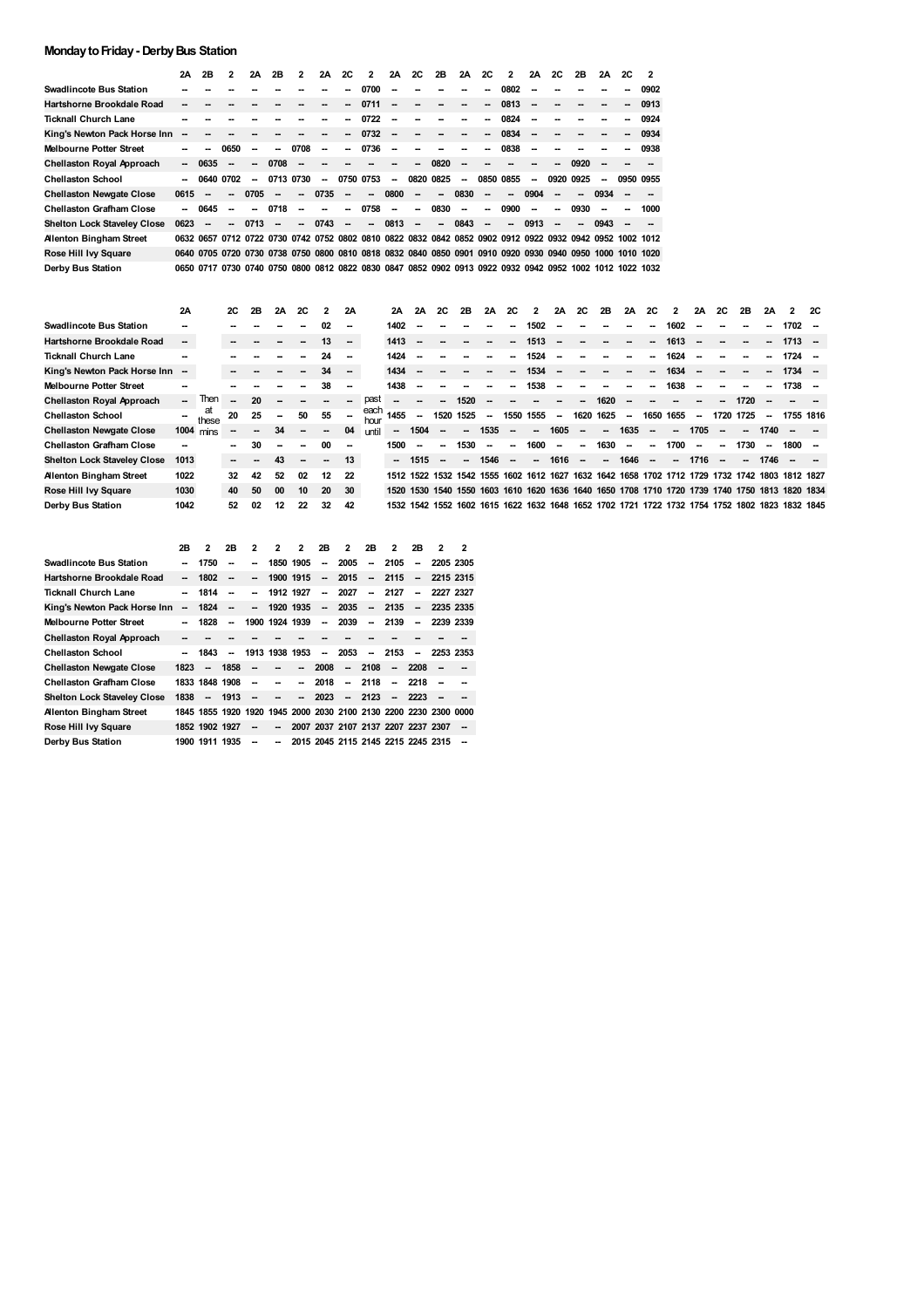## **Saturday- Swadlincote Bus Station**

|                                    | 2                        | 2Β                       | 2              | 2              | 2Β   | 2Α                       | 2В                      | 2С             | 2Α                                           | $\mathbf{2}$ | 2С                       | 2Α   | 2B                       | 2С             | 2Α                                 | 2                        |                          | 2С          | 2Α | 2Β | 2C           | 2Α   | $\mathbf{2}$             |                     | 2                        | 2      |
|------------------------------------|--------------------------|--------------------------|----------------|----------------|------|--------------------------|-------------------------|----------------|----------------------------------------------|--------------|--------------------------|------|--------------------------|----------------|------------------------------------|--------------------------|--------------------------|-------------|----|----|--------------|------|--------------------------|---------------------|--------------------------|--------|
| <b>Derby Bus Station</b>           | 0609                     |                          | 0639           | 0709           |      | 0729                     | 0739                    | 0749           | 0759                                         | 0809         | 0819                     | 0829 | 0839                     | 0849           | 0859                               | 0909                     |                          | 19          | 29 | 39 | 49           | 59   | 09                       |                     | 1259                     | 1309   |
| Rose Hill Ivy Square               | 0616                     |                          | 0646           | 0718           |      |                          | 0736 0748               |                | 0758 0806 0818 0828 0836 0848 0858 0906 0918 |              |                          |      |                          |                |                                    |                          |                          | 28          | 37 | 48 | 58           | 07   | 18                       |                     | 1307 1318                |        |
| <b>Alenton Bingham Street</b>      | 0622 0625                |                          |                | 0652 0725 0725 |      |                          |                         |                | 0743 0755 0805 0813                          |              |                          |      |                          |                | 0825 0835 0843 0855 0905 0913 0925 |                          |                          | 35          | 44 | 55 | 05           | 14   | 25                       |                     | 1314 1325                |        |
| <b>Shelton Lock Staveley Close</b> |                          |                          |                |                |      | 0751                     |                         | --             | 0821                                         | --           |                          | 0851 |                          | --             | 0921                               | $\sim$                   |                          |             | 52 |    |              | 22   | $\overline{\phantom{a}}$ |                     | 1322                     | $\sim$ |
| <b>Chellaston Grafham Close</b>    |                          | 0630                     | -              | 0735 0730      |      |                          | 0804                    |                |                                              | 0835         |                          |      | 0904                     |                |                                    | 0935                     |                          |             |    | 04 |              |      | 35                       |                     |                          | 1335   |
| <b>Chellaston Parkgate</b>         |                          | 0632                     |                |                | 0732 | $\overline{\phantom{a}}$ | 0807                    |                |                                              |              |                          |      | 0907                     |                |                                    |                          |                          |             |    | 07 |              |      |                          |                     |                          |        |
| Chellaston Royal Approach          | Ξ.                       | 0640                     | $\overline{a}$ |                | 0740 | $\overline{a}$           | 0817                    |                |                                              |              |                          |      | 0917                     |                |                                    |                          |                          |             |    | 17 |              |      |                          |                     |                          |        |
| <b>Chellaston School</b>           |                          |                          |                |                |      |                          |                         | 0815           |                                              | --           | 0845                     |      |                          | 0915           |                                    |                          | Then                     | 45          |    |    | 15           |      |                          | past                |                          |        |
| <b>Chellaston Newgate Close</b>    |                          |                          |                |                |      | 0758                     | --                      | --             | 0828                                         | --           |                          | 0858 | -                        | $\overline{a}$ | 0928                               |                          | at<br>these              |             | 59 |    |              | 29   | $\overline{a}$           | each<br>hour        | 1329                     |        |
| <b>Chellaston School</b>           | 0629                     | $\overline{\phantom{a}}$ | 0659           | 0742           |      |                          |                         |                |                                              | 0842         |                          |      |                          |                | $\overline{\phantom{a}}$           | 0942 mins                |                          |             |    |    |              | -    | 42                       | until               | -                        | 1342   |
| <b>Barrow upon Trent School</b>    |                          |                          |                |                |      |                          |                         |                |                                              |              |                          |      |                          |                |                                    |                          |                          |             |    |    |              |      |                          |                     |                          |        |
| King's Newton Pack Horse Inn 0641  |                          | $\overline{\phantom{a}}$ | 0711           | 0757           |      |                          |                         |                |                                              | 0857         |                          |      |                          |                |                                    | 0957                     |                          |             |    |    |              |      | 57                       |                     |                          | 1357   |
| <b>Melbourne Potter Street</b>     | 0644                     |                          | 0715           | 0801           |      |                          |                         |                |                                              | 0901         |                          |      |                          |                |                                    | 1001                     |                          |             |    |    |              |      | 01                       |                     |                          | 1401   |
| <b>Melbourne Market Place</b>      | --                       |                          | 0717           | 0803           |      |                          |                         |                | --                                           | 0903         |                          |      |                          |                |                                    | 1003                     |                          |             |    |    |              | --   | 03                       |                     |                          | 1403   |
| <b>Ticknall Church Lane</b>        |                          |                          | 0726           | 0812           |      |                          |                         |                |                                              | 0912         |                          |      |                          |                |                                    | 1012                     |                          |             |    |    |              |      | 12                       |                     |                          | 1412   |
| <b>Hartshorne Brookdale Road</b>   | --                       |                          | 0739           | 0825           |      |                          |                         |                |                                              | 0925         |                          |      |                          |                |                                    | 1025                     |                          |             |    |    |              |      | 25                       |                     |                          | 1425   |
| <b>Swadlincote Bus Station</b>     | --                       |                          |                | 0754 0839      |      |                          |                         |                |                                              | 0939         |                          |      |                          |                |                                    | 1039                     |                          |             |    |    |              |      | 39                       |                     |                          | 1439   |
|                                    |                          |                          |                |                |      |                          |                         |                |                                              |              |                          |      |                          |                |                                    |                          |                          |             |    |    |              |      |                          |                     |                          |        |
|                                    |                          |                          |                |                |      |                          |                         |                |                                              |              |                          |      |                          |                |                                    |                          |                          |             |    |    |              |      |                          |                     |                          |        |
|                                    | 2C                       |                          | 2Α             | 2Β             | 2C   | 2Α                       | $\overline{\mathbf{c}}$ | 2C             |                                              | 2B           | 2Β                       | 2Α   |                          | 2Α             | 2B                                 | 2                        | 2B                       |             | 2  | 2B |              | 2Β   | 2Β                       | 2                   | 2                        |        |
| Derby Bus Station                  | 1319                     |                          | 29             | 39             | 49   | 59                       | 09                      | 19             |                                              | 1709         |                          |      |                          |                | 1719 1729 1739 1759 1820 1850      |                          | 1920                     |             | 50 | 20 |              |      |                          | 2150 2220 2250 2320 |                          |        |
| Rose Hill Ivy Square               | 1328                     |                          | 38             | 48             | 58   | 08                       | 18                      | 28             |                                              | 1718         |                          |      |                          |                | 1728 1738 1748 1808 1828 1858 1928 |                          |                          |             | 58 | 28 |              |      |                          | 2158 2228 2258 2328 |                          |        |
| <b>Allenton Bingham Street</b>     | 1335                     |                          | 45             | 55             | 05   | 15                       | 25                      | 35             |                                              | 1725         |                          |      |                          |                | 1735 1745 1755 1815 1835 1905 1935 |                          |                          |             | 05 | 35 |              | 2205 |                          | 2235 2305 2335      |                          |        |
| <b>Shelton Lock Staveley Close</b> | -                        |                          | 53             | --             |      | 23                       | -                       |                |                                              |              |                          | 1753 | --                       |                | 1823 1842                          | $\overline{\phantom{a}}$ | 1942                     |             | -- | 42 |              | --   | 2242                     | -                   |                          |        |
| <b>Chellaston Grafham Close</b>    | -                        |                          |                | 04             |      |                          | 35                      | --             |                                              |              | 1735 1744                |      | 1805                     |                | 1846                               |                          | 1946                     |             | -- | 46 |              |      | 2246                     |                     |                          |        |
| <b>Chellaston Parkgate</b>         | -                        |                          |                | 07             |      |                          |                         |                |                                              |              | 1747                     |      |                          |                | 1849                               | --                       | 1949                     |             |    | 49 |              |      | 2249                     | --                  |                          |        |
| Chellaston Royal Approach          |                          |                          | -              | 17             |      |                          |                         |                |                                              | --           | 1757                     |      |                          |                | 1856                               |                          | 1956                     |             |    | 56 |              | −−   | 2256                     | -                   |                          |        |
| <b>Chellaston School</b>           | 1345                     | <b>Then</b><br>at        |                |                | 15   |                          |                         | 45             | past<br>each                                 |              |                          |      |                          |                | 1859                               | $\overline{\phantom{a}}$ | 1959                     | Then        |    | 59 | past<br>each |      | 2259                     | --                  |                          |        |
| <b>Chellaston Newgate Close</b>    |                          | these                    | 59             |                |      | 29                       |                         |                | hour                                         |              |                          | 1759 | $\overline{\phantom{a}}$ |                | 1829 1905                          | $\overline{\phantom{a}}$ | 2005                     | at<br>these |    | 05 | hour         | Ξ.   | 2305                     |                     |                          |        |
| <b>Chellaston School</b>           | Ξ.                       | mins                     |                |                |      |                          | 42                      |                | until                                        | 1742         |                          |      | 1812                     |                |                                    | 1913                     | $\overline{\phantom{a}}$ | mins        | 13 | -- | until        | 2213 | --                       | 2313 2343           |                          |        |
| <b>Barrow upon Trent School</b>    | -                        |                          |                |                |      |                          |                         |                |                                              |              |                          |      |                          |                |                                    | 1921                     |                          |             |    |    |              |      |                          | 2321                |                          |        |
| King's Newton Pack Horse Inn       | $\overline{\phantom{a}}$ |                          |                |                |      |                          | 57                      |                |                                              | 1757         | $\overline{\phantom{a}}$ |      | 1827                     |                | ۰.                                 | 1929                     |                          |             | 23 | -- |              | 2223 | $\overline{\phantom{a}}$ | 2329                |                          |        |
| <b>Melbourne Potter Street</b>     |                          |                          |                |                |      |                          | 01                      | ۰.             |                                              | 1801         | $\overline{\phantom{a}}$ |      | 1830                     |                |                                    | 1932                     | --                       |             | 26 | ۰. |              | 2226 |                          | 2332                |                          |        |
| <b>Melbourne Market Place</b>      | ш,                       |                          |                |                |      |                          | 03                      | $\overline{a}$ |                                              | 1803         | -                        | --   | 1832                     | --             | Ξ.                                 | 1934                     | $\overline{\phantom{a}}$ |             | 28 | μ. |              | 2228 | $\overline{\phantom{a}}$ | 2334                | $\overline{\phantom{a}}$ |        |
| <b>Ticknall Church Lane</b>        | -                        |                          |                |                |      |                          | 12                      | -              |                                              | 1812         | -                        | --   | 1840                     | --             | Ξ.                                 | 1942                     | $\overline{\phantom{a}}$ |             | 36 | -- |              | 2236 |                          |                     |                          |        |
| Hartshorne Brookdale Road          | ш,                       |                          |                |                |      |                          | 25                      |                |                                              | 1825         |                          |      | 1850                     |                |                                    | 1952                     |                          |             | 46 | Ξ. |              | 2246 |                          |                     |                          |        |
| <b>Swadlincote Bus Station</b>     |                          |                          |                |                |      |                          | 39                      |                |                                              | 1839         |                          |      | 1902                     |                |                                    | 2003                     |                          |             | 57 | -- |              | 2257 |                          |                     |                          |        |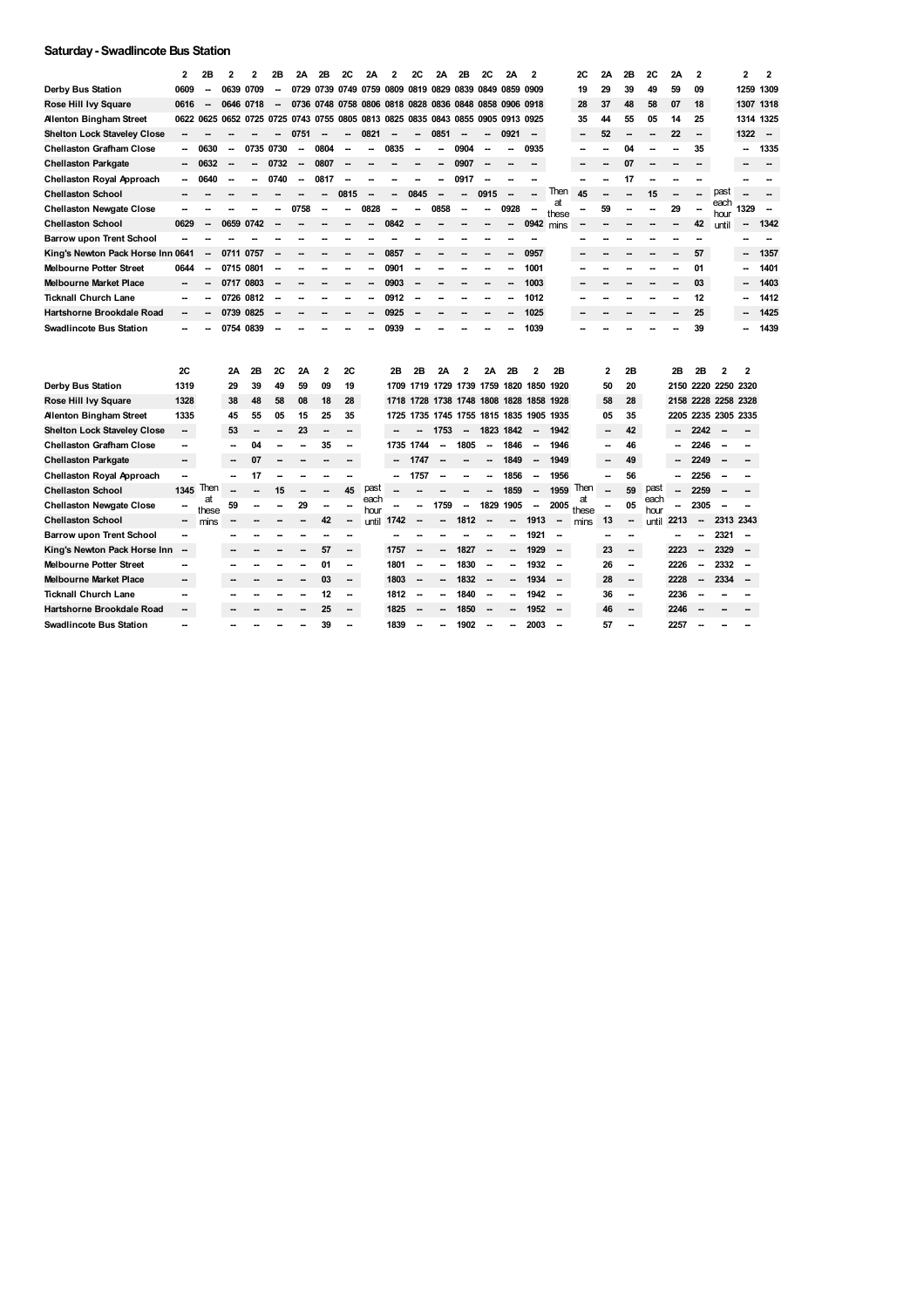## **Saturday- DerbyBus Station**

|                                    | 2A                       | 2B      | 2    | 2A   |      | 2В                       | $\overline{\phantom{a}}$ | 2A   | <b>2C</b> | 2B   | <b>2A</b>                | <b>2C</b>                | 2                                                                          | 2A   | <b>2C</b> |            | 2B     | 2A | 2C | $\overline{2}$ | 2A                       | <b>2C</b> |       | 2C     | <b>2C</b>                |
|------------------------------------|--------------------------|---------|------|------|------|--------------------------|--------------------------|------|-----------|------|--------------------------|--------------------------|----------------------------------------------------------------------------|------|-----------|------------|--------|----|----|----------------|--------------------------|-----------|-------|--------|--------------------------|
| <b>Swadlincote Bus Station</b>     |                          |         |      |      |      |                          | 0712                     |      |           |      |                          | --                       | 0802                                                                       |      |           |            |        |    |    | 02             |                          |           |       |        |                          |
| Hartshorne Brookdale Road          |                          |         |      |      |      |                          | 0721                     |      |           |      |                          | $\overline{\phantom{a}}$ | 0813                                                                       |      |           |            |        |    |    | 13             |                          |           |       |        |                          |
| <b>Ticknall Church Lane</b>        |                          |         |      |      |      |                          | 0729                     |      |           |      |                          | $\overline{\phantom{a}}$ | 0824                                                                       |      |           |            |        |    | -- | 24             |                          |           |       |        |                          |
| King's Newton Pack Horse Inn       |                          |         |      |      |      |                          | 0738                     |      |           |      |                          | $\sim$                   | 0834                                                                       |      |           |            |        |    |    | 34             |                          |           |       |        |                          |
| <b>Melbourne Potter Street</b>     |                          |         | 0653 | --   | 0723 | $\overline{\phantom{a}}$ | 0741                     | --   |           |      |                          | --                       | 0838                                                                       |      |           |            |        |    |    | 38             |                          |           |       |        |                          |
| <b>Barrow upon Trent School</b>    |                          |         |      |      |      |                          |                          |      |           |      |                          |                          |                                                                            |      |           | Then       |        |    |    |                |                          |           | past  |        |                          |
| <b>Chellaston Royal Approach</b>   | $\overline{\phantom{a}}$ | 0640    |      |      | --   | 0740                     |                          |      | --        | 0820 |                          |                          |                                                                            |      |           | <b>at</b>  | 20     |    |    |                |                          |           | each  |        |                          |
| <b>Chellaston School</b>           | $\overline{\phantom{a}}$ | 0645    | 0703 |      |      |                          | 0733 0745 0755           | --   | 0820      | 0825 | $\overline{\phantom{a}}$ |                          | 0850 0855                                                                  | -    |           | 0920 these | 25     | -- | 50 | 55             | $\overline{\phantom{a}}$ | 20        | hour  | $\sim$ | 1220                     |
| <b>Chellaston Newgate Close</b>    | 0615                     | --      | --   | 0705 |      |                          |                          | 0805 | --        | --   | 0835                     |                          |                                                                            | 0905 |           | mins       |        | 33 |    | -              | 03                       |           | until | 1203   | --                       |
| <b>Chellaston Grafham Close</b>    |                          | $-0650$ |      |      | --   | 0750                     | 0800                     | --   | --        | 0830 |                          | $\overline{\phantom{a}}$ | 0900                                                                       |      |           |            | 30     |    | -  | 00             |                          |           |       |        |                          |
| <b>Shelton Lock Staveley Close</b> | 0623                     |         | --   | 0713 |      |                          |                          | 0813 | --        | --   | 0843                     |                          |                                                                            | 0913 |           |            | $\sim$ | 43 | -  | -              | 13                       |           |       | 1213   | $\overline{\phantom{a}}$ |
| <b>Allenton Bingham Street</b>     |                          |         |      |      |      |                          |                          |      |           |      |                          |                          | 0633 0702 0713 0723 0743 0802 0812 0823 0832 0842 0853 0902 0912 0923 0932 |      |           |            | 42     | 52 | 02 | 12             | 22                       | 32        |       |        | 1222 1232                |
| Rose Hill Ivy Square               |                          |         |      |      |      |                          |                          |      |           |      |                          |                          | 0642 0710 0722 0732 0752 0810 0820 0832 0840 0850 0902 0910 0920 0932 0940 |      |           |            | 50     | 00 | 10 | 20             | 30                       | 40        |       |        | 1230 1240                |
| Derby Bus Station                  |                          |         |      |      |      |                          |                          |      |           |      |                          |                          | 0652 0722 0732 0742 0802 0822 0832 0842 0852 0902 0912 0922 0932 0942 0952 |      |           |            | 02     | 12 | 22 | 32             | 42                       | 52        |       |        | 1242 1252                |
|                                    |                          |         |      |      |      |                          |                          |      |           |      |                          |                          |                                                                            |      |           |            |        |    |    |                |                          |           |       |        |                          |

|                                 | 2В                       |              | 2A              | <b>2C</b> | 2  | 2A                       | <b>2C</b> | 2B |       | 2B                       | 2B                                                                                             | 2A     | 2C                       |                          | 2A                       | 2C     | 2B   | 2A     | <b>2C</b>                | 2                        | 2A                                 | 2C                       | 2B   | 2A                       | $\mathcal{P}$ | 2A   | 2A                       | -2   |
|---------------------------------|--------------------------|--------------|-----------------|-----------|----|--------------------------|-----------|----|-------|--------------------------|------------------------------------------------------------------------------------------------|--------|--------------------------|--------------------------|--------------------------|--------|------|--------|--------------------------|--------------------------|------------------------------------|--------------------------|------|--------------------------|---------------|------|--------------------------|------|
| <b>Swadlincote Bus Station</b>  | --                       |              |                 |           | 02 |                          |           |    |       |                          |                                                                                                |        |                          | 1502                     |                          |        |      |        |                          | 1602                     |                                    |                          |      | $\overline{\phantom{a}}$ | 1702          |      | -                        | 1802 |
| Hartshorne Brookdale Road       | $\sim$                   |              |                 | -         | 13 | $\overline{\phantom{a}}$ |           |    |       | $\overline{\phantom{a}}$ |                                                                                                |        | -                        | 1513                     |                          |        |      |        | --                       | 1613                     |                                    |                          |      | -                        | 1713          |      | -                        | 1813 |
| <b>Ticknall Church Lane</b>     |                          |              |                 |           | 24 |                          |           |    |       |                          |                                                                                                |        |                          | 1524                     |                          |        |      |        | --                       | 1624                     |                                    |                          |      | $\overline{\phantom{a}}$ | 1724          |      | -                        | 1824 |
| King's Newton Pack Horse Inn    | $\overline{\phantom{a}}$ |              |                 |           | 34 | --                       |           |    |       |                          |                                                                                                |        |                          | 1534                     |                          |        |      |        | --                       | 1634                     |                                    |                          |      | $\overline{\phantom{a}}$ | 1734          |      | -                        | 1834 |
| <b>Melbourne Potter Street</b>  | --                       |              |                 |           | 38 |                          |           |    |       |                          |                                                                                                |        |                          | 1538                     |                          |        |      |        | --                       | 1638                     |                                    |                          |      | -                        | 1738          |      | -                        | 1838 |
| <b>Barrow upon Trent School</b> | --                       | Then         |                 |           |    |                          |           |    | past  |                          |                                                                                                |        |                          |                          |                          |        |      |        |                          |                          |                                    |                          |      |                          |               |      |                          |      |
| Chellaston Royal Approach       | 1220                     | <b>at</b>    |                 |           |    |                          |           | 20 | each  | $\sim$                   | 1520                                                                                           | -      |                          |                          |                          |        | 1620 |        |                          |                          |                                    |                          | 1720 |                          |               |      |                          |      |
| <b>Chellaston School</b>        |                          | $1225$ these |                 | 50        | 55 | --                       | 20        | 25 | hour  |                          | 1520 1525                                                                                      | $\sim$ | 1550                     | 1555                     | $\overline{\phantom{a}}$ | 1620   | 1625 | $\sim$ | 1650 1655                |                          | -                                  | 1720                     | 1725 | $\overline{\phantom{a}}$ | 1755          | -    | -                        | 1855 |
| <b>Chellaston Newgate Close</b> |                          | mins         | 33              |           |    | 03                       |           |    | until |                          |                                                                                                | 1533   |                          |                          | 1603                     | $\sim$ | --   | 1631   | $\overline{\phantom{a}}$ | $\overline{\phantom{a}}$ | 1701                               | $\overline{\phantom{a}}$ | -    | 1731                     |               | 1801 | 1831                     |      |
| <b>Chellaston Grafham Close</b> | 1230                     |              |                 |           | 00 | --                       | --        | 30 |       | $\overline{\phantom{a}}$ | 1530                                                                                           |        | $\overline{\phantom{a}}$ | 1600                     | --                       |        | 1630 | $\sim$ | -                        | 1700                     | -                                  | --                       | 1730 | $\sim$                   | 1800          | -    | $\overline{\phantom{a}}$ | 1900 |
| Shelton Lock Staveley Close     | --                       |              | 43              |           |    | 13                       |           |    |       |                          |                                                                                                | 1543   |                          | --                       | 1613                     |        | --   | 1641   | $\overline{\phantom{a}}$ | $\overline{\phantom{a}}$ | 1711                               |                          | -    | 1741                     | $\sim$        | 1811 | 1841                     |      |
| <b>Alenton Bingham Street</b>   | 1242                     |              | 54              | 02        | 12 | 24                       | 32        | 42 |       |                          | 1532 1542 1552 1602 1612 1622 1632 1642 1650 1702 1712 1720 1732 1742 1750 1812                |        |                          |                          |                          |        |      |        |                          |                          |                                    |                          |      |                          |               | 1820 | 1850 1912                |      |
| Rose Hill Ivy Square            | 1250                     |              | 03              | 10        | 20 | 33                       | 40        | 50 |       | 1540                     | 1550                                                                                           |        |                          | 1602 1610 1620 1632 1640 |                          |        |      |        |                          |                          | 1650 1700 1710 1720 1730 1740 1750 |                          |      | 1800                     | 1820          | 1830 | 1858 1920                |      |
| Derby Bus Station               | 1302                     |              | 12 <sup>2</sup> | 22        | 32 | 42                       | 52        | 02 |       |                          | 1552 1602 1612 1622 1632 1642 1652 1702 1712 1722 1732 1742 1752 1802 1812 1832 1842 1906 1932 |        |                          |                          |                          |        |      |        |                          |                          |                                    |                          |      |                          |               |      |                          |      |

|                                 | 2Β                       | 2                                                 | 2                        | 2В                       | 2                        | 2B                       | 2                        | 2B.                      | 2         | 2 |
|---------------------------------|--------------------------|---------------------------------------------------|--------------------------|--------------------------|--------------------------|--------------------------|--------------------------|--------------------------|-----------|---|
| Swadlincote Bus Station         |                          |                                                   | 1840 1905                | --                       | 2005                     | --                       | 2105                     | --                       | 2205 2305 |   |
| Hartshorne Brookdale Road       | --                       |                                                   | 1850 1915                | $\overline{\phantom{a}}$ | 2015                     | $\overline{\phantom{a}}$ | 2115                     | $\overline{\phantom{a}}$ | 2215 2315 |   |
| Ticknall Church Lane            |                          |                                                   | 1902 1927                |                          | 2027                     | --                       | 2127                     | --                       | 2227 2327 |   |
| King's Newton Pack Horse Inn    | $\overline{\phantom{a}}$ |                                                   | 1910 1935                | $\overline{\phantom{a}}$ | 2035                     | $\overline{\phantom{a}}$ | 2135                     | $\overline{\phantom{a}}$ | 2235 2335 |   |
| Melbourne Potter Street         |                          |                                                   | 1914 1938                | --                       | 2039                     | --                       | 2139                     | $\overline{\phantom{a}}$ | 2239 2339 |   |
| Barrow upon Trent School        | --                       | 1925                                              | $\overline{\phantom{a}}$ |                          |                          |                          |                          |                          |           |   |
| Chellaston Royal Approach       |                          |                                                   |                          |                          |                          |                          |                          |                          |           |   |
| <b>Chellaston School</b>        |                          |                                                   | 1933 1953                | $\overline{\phantom{a}}$ | 2053                     | $\overline{\phantom{a}}$ | 2153                     | $\overline{\phantom{a}}$ | 2253 2353 |   |
| <b>Chellaston Newgate Close</b> | 1908                     | --                                                | --                       | 2008                     | $\overline{\phantom{a}}$ | 2108                     | $\overline{\phantom{a}}$ | 2208                     |           |   |
| <b>Chellaston Grafham Close</b> | 1918                     |                                                   | $\overline{\phantom{a}}$ | 2018                     | $\overline{\phantom{a}}$ | 2118                     | $\overline{\phantom{a}}$ | 2218                     |           |   |
| Shelton Lock Staveley Close     | 1923                     |                                                   |                          | 2023                     | $\overline{\phantom{a}}$ | 2123                     | $\overline{\phantom{a}}$ | 2223                     |           |   |
| Allenton Bingham Street         |                          | 1930 1940 2000 2030 2100 2130 2200 2230 2300 0000 |                          |                          |                          |                          |                          |                          |           |   |
| Rose Hill Ivy Square            |                          | 1937 1947 2007 2037 2107 2137 2207 2237 2307      |                          |                          |                          |                          |                          |                          |           |   |
| Derby Bus Station               |                          | 1945 1955 2015 2045 2115 2145 2215 2245 2315      |                          |                          |                          |                          |                          |                          |           |   |

## **Sunday - Chellaston Newgate Close**

|                                    | 2Β   | 2                        | 2В                       | 2                        |             | 2B             | 2                        |              | 2                        | 2                        | 2Β                       | 2                        | 2B      | 2       | 2B                       | 2                        | 2B                                                | 2    |
|------------------------------------|------|--------------------------|--------------------------|--------------------------|-------------|----------------|--------------------------|--------------|--------------------------|--------------------------|--------------------------|--------------------------|---------|---------|--------------------------|--------------------------|---------------------------------------------------|------|
| Derby Bus Station                  |      | --                       | 0920 0950                |                          |             | 20             | 50                       |              | 1820                     |                          |                          |                          |         |         |                          |                          | 1850 1920 1950 2020 2050 2120 2150 2220 2250      |      |
| Rose Hill Ivy Square               | --   | -                        | 0928 0958                |                          |             | 28             | 58                       |              |                          |                          |                          |                          |         |         |                          |                          | 1828 1857 1927 1957 2027 2057 2127 2157 2227 2257 |      |
| <b>Allenton Bingham Street</b>     |      |                          | 0905 0935 1005           |                          |             | 35             | 05                       |              | 1835                     |                          |                          |                          |         |         |                          |                          | 1903 1933 2003 2033 2103 2133 2203 2233 2303      |      |
| <b>Shelton Lock Staveley Close</b> | --   | --                       | 0942                     | $\overline{\phantom{a}}$ |             | 42             | --                       |              | 1842                     | $\overline{\phantom{a}}$ | 1940                     |                          | $-2040$ | $\sim$  | 2140                     | $\sim$                   | $2240 -$                                          |      |
| <b>Chellaston School</b>           |      | 0913                     | --                       | 1013                     |             |                | 13                       |              |                          | 1911                     | $\overline{\phantom{a}}$ | 2011                     |         | $-2111$ | $\sim$                   | 2211                     | ۰.                                                | 2311 |
| King's Newton Pack Horse Inn       | --   | 0923                     | $\overline{a}$           | 1023                     | Then        | $\overline{a}$ | 23                       | past         | $\overline{\phantom{a}}$ | 1921                     | $\sim$                   | 2021                     | $\sim$  | 2121    | $\sim$                   | 2221                     |                                                   | 2321 |
| <b>Melbourne Market Place</b>      |      | 0928                     | -                        | 1028                     | at<br>these |                | 28                       | each<br>hour | --                       | 1926                     | $\overline{\phantom{a}}$ | 2026                     | $\sim$  | 2126    | $\sim$                   | 2226                     | $\sim$                                            | 2326 |
| <b>Ticknall Church Lane</b>        |      | 0936                     | $\overline{\phantom{a}}$ |                          | $1036$ mins | -              | 36                       | until        | --                       | 1934                     | $\sim$                   | 2034                     | $\sim$  | 2134    | $\sim$                   | 2234                     |                                                   |      |
| Hartshorne Brookdale Road          |      | 0947                     | --                       | 1047                     |             | --             | 47                       |              |                          | 1944                     | $\overline{\phantom{a}}$ | 2044                     | $\sim$  | 2144    | $\overline{\phantom{a}}$ | 2244                     |                                                   |      |
| <b>Swadlincote Bus Station</b>     |      | 0958                     | --                       | 1058                     |             | -              | 58                       |              | --                       | 1955                     | $\sim$                   | 2055                     |         | $-2155$ |                          | $-2255$                  |                                                   |      |
| <b>Chellaston Parkgate</b>         | 0850 | $\overline{\phantom{a}}$ | 0950                     | $\overline{\phantom{a}}$ |             | 50             | -                        |              | 1850                     | --                       | 1948                     | $\overline{\phantom{a}}$ | 2048    | $\sim$  | 2148                     | $\overline{\phantom{a}}$ | 2248                                              |      |
| <b>Chellaston Royal Approach</b>   | 0858 | $\sim$                   | 0958                     | $\overline{\phantom{a}}$ |             | 58             | $\overline{\phantom{a}}$ |              | 1858                     | --                       | 1956                     | $\sim$                   | 2056    | $\sim$  | 2156                     | $\sim$                   | 2256                                              |      |
| <b>Chellaston Newgate Close</b>    | 0907 | --                       | 1007                     |                          |             | 07             | --                       |              | 1907                     |                          | 2005                     | --                       | 2105    | --      | 2205                     |                          | 2305                                              |      |